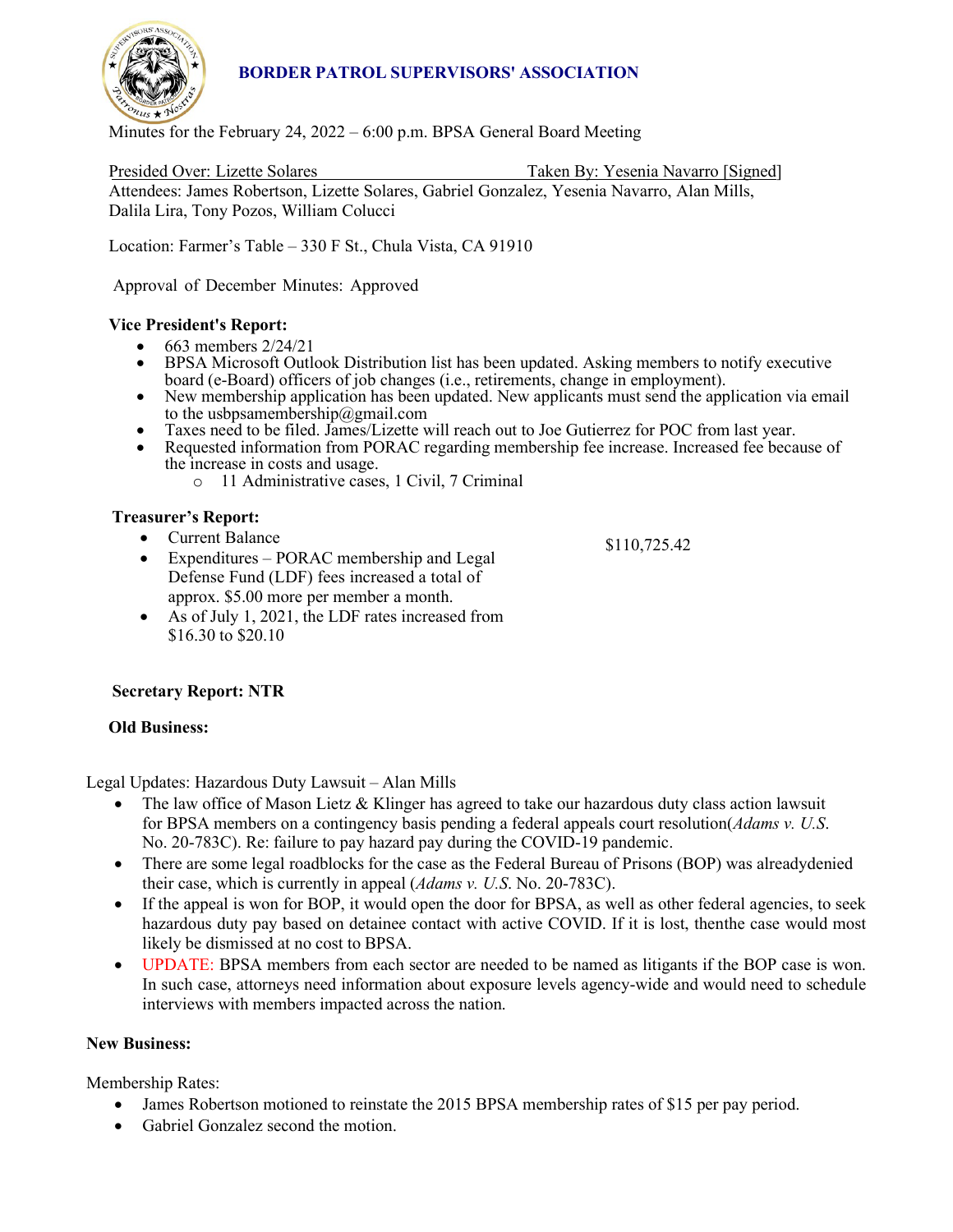## **BPSA February 2022 General Board Meeting Minutes**

- Majority vote to approve (Yesenia Navarro, Dalila Lira, William Colucci)
- Deadline for members to change allotment is to be determined.

Questions from members who were unable to attend the meeting physically (mode: email)

- Will members be added to the BPSA after they have pending litigation?
	- o Pre-existing incidents will not be covered with new membership. (i.e., cannot sign up solely to get covered for a pre-existing issue).
	- o Eligibility of coverage is determined by PORAC representatives.
- Will rates decrease if PORAC fees are lowered?
	- o PORAC fees change according to usage. The BPSA rates will be voted on by the board based on the financial situation at the time. It is critical to ensure the BPSA does not operate at a financial loss in the future.
- Who is eligible for membership?
	- o USBP Supervisors are eligible to be in the BPSA. BPA-P, acting Supervisors, BPA-I, are not eligible for membership as per the BPSA bylaws (to be posted in the BPSA website, updates to follow). Agents are responsible for updating the e-Board of a job status change.

### Change of Command:

- Current e-Board officers
	- o President Open
	- o Vice President Lizette Solares
	- o Treasurer Gabriel Gonzalez
	- o Secretary James Robertson
	- o Sgt. of Arms Open
- James Robertson motion to vote Lizette Solares as President
	- o Yesenia Navarro second the motion
	- o Majority vote to approve (Lira, Gonzalez, Colucci)
- Yesenia Navarro motion to vote James Robertson as Vice President
	- o Dalila Lira second motion
	- o Majority vote to approve (Solares, Gonzalez, Colucci)
	- James Robertson motion to vote Yesenia Navarro as Secretary
		- o Gabriel Gonzalez second motion
		- o Majority vote to approve (Solares, Lira, Colucci)
- Sgt. of Arms
	- o There was a motion to elect for this position; two candidates were named:
		- Zirivan Mohammad, Dalila Lira
	- o As per the bylaws, "any vacancies that occur on the board shall be filled from the regular membership by a majority vote of the Board, with the exception of vacancies caused by the expiration of office." This means that an election is not needed to elect an officer in this situation because it is a vacancy and not an expiration of office.

Membership Administration

- Seeking ways to ensure a virtual platform is offered for future meetings. In the meantime, members may send any questions to th[e usbpsasecretary@gmail.com](mailto:usbpsasecretary@gmail.com) prior to the General Board meeting.
	- o Will need to purchase IT equipment and adjust the location of meeting/s.
	- o Seeking an IT SME within the BPSA (on a volunteer basis) to assist with website and membership maintenance.
- Current account of members is up-to-date with PORAC coverage (663 members)
- BPSA1 Distro list is in the process of getting updated to remove/add members.
- Membership application and BPSA website updates based on membership needs.

### Final Remarks

• Lizette Solares